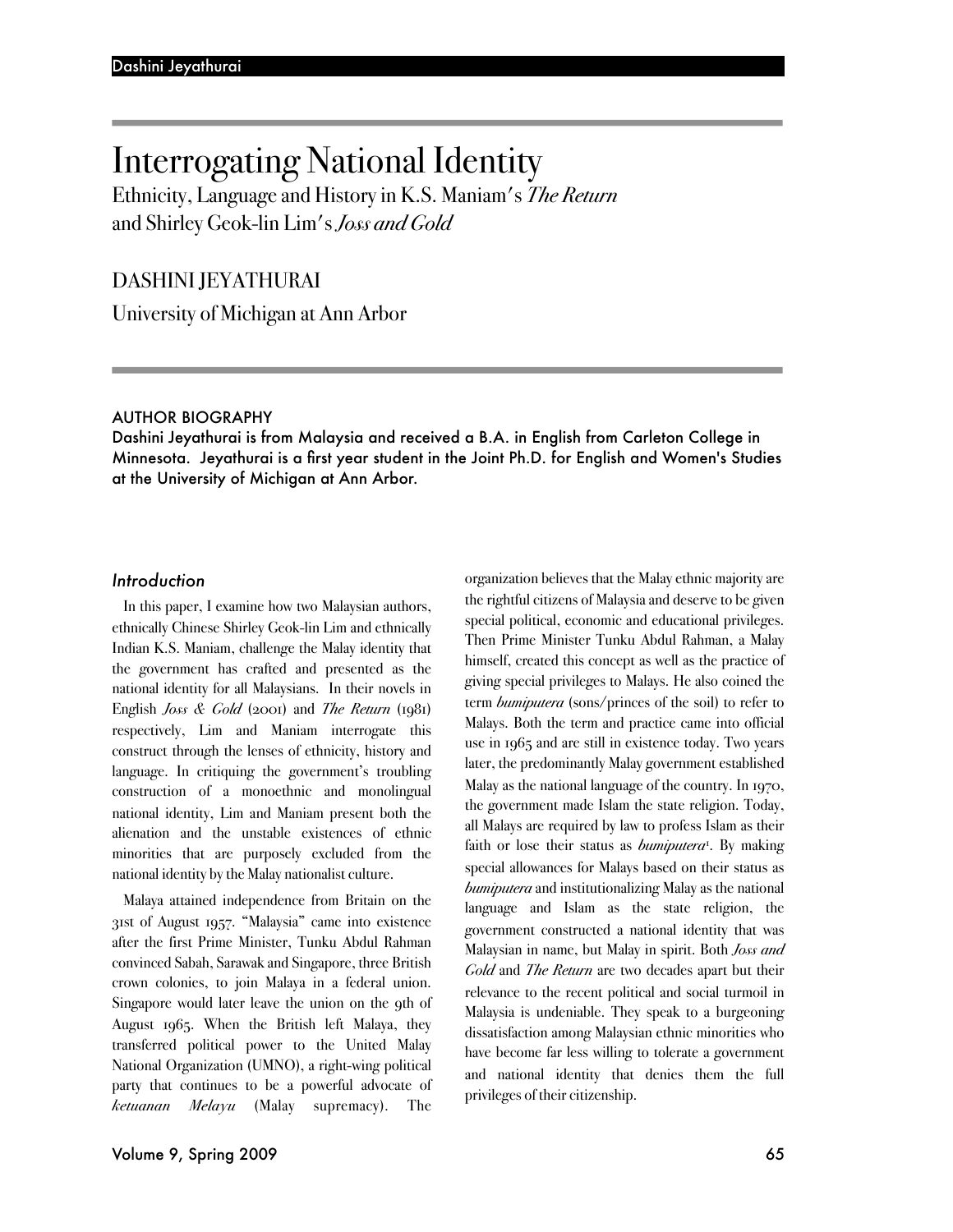# *The Politics of Literary Development in Malaysia*

It is difficult to discuss any form of Malaysian literature in English without first examining how Malaysia's linguistic and literary spaces were shaped by the government's nation-building process after the end of colonization. The years between 1969 and 1972 marked the government's step-by-step implementation of Malay as the national language in multiethnic and multilingual Malaysia. This is evident in Prime Minister Tunku Abdul Rahman's pronouncement in 1969: "It is only right that as a developing nation we should want to have a language of our own. If the national language is not introduced our country will be devoid of a unified character and personality  $-$  as I could put it, a nation without a soul and without a life." $\frac{1}{2}$  In 1971, the Constitutional Amendment Act was passed, which made it illegal to question the status of the national language as provided for in Article 152 of the Malaysian Constitution.3 By passing this act, the government codified the supremacy of one ethnic group, one history and one language above all others.

The government's linguistic policies influenced how literature was and is perceived in Malaysia. Professor Ismail Hussein, who is frequently called the Father of Malay Literature, was one of the foremost voices in the 1960s and 1970s on the role of Malay literature in unifying the nation. In 1973, he said in a speech that Malay had to be the national literature of Malaysia because: Malay can be understood by all the citizens; Malay is the *bahasa bumiputera* (language of the indigenous people); Malay has a long literary tradition, and finally, literatures in Chinese, Tamil [spoken by South Indians], or English are foreign literatures because they are written in non-indigenous languages.4 Hussein had no qualms about sharing his particular feelings on literature produced in Chinese and Tamil. He alluded to the themes of exile, uncertainty, loneliness and a lack of belonging in early Malaysian Chinese and Malaysian Tamil literature. The word Hussein used to describe literature created in minority mother tongues was "*merbahaya*," which means dangerous. He wrote:

 "This literature is 'Aimless Literature' and literature of this character is extremely dangerous to be made the basis for the new national culture which requires the individual to have an unshaken confidence in the future of the nation."5

Perhaps Hussein chose to ignore the possibility that it was difficult for ethnic minorities in Malaysia to have an "unshaken confidence" in Malaysia's future when they were being confronted by legislation and state propaganda that undermined and called into question their very position as Malaysians.

Had he been alive today, Hussein would most certainly call Shirley Lim's *Joss and Gold* and K.S. Maniam's *The Return* "*merbahaya*" because fifty years into Malaysia's independence, Lim and Maniam do not display the confidence in Malaysia's future that Hussein demanded. Ironically, Malaysia's "multicultural promise"<sup>6</sup> is what is so readily featured in promotional tourism brochures whenever the government launches a campaign to boost tourism. However, it is this very "multicultural promise" that the government is erasing with its construction of a uniformly Malay national identity. With the end of British imperialism in Malaysia in 1957, the predominantly Malay government has systematically replaced one hegemony with another.

Lim and Maniam tease out the nuances of alienation and instability that the ethnic minorities in their novels face; these authors do so by interrogating the government's construction of the national identity through the lenses of ethnicity, history and language, three categories that signify difference in Malaysia. In "Becoming Nations: Nigeria, Malaysia," the author writes:

". . . [A]lthough ethnic minorities in Malaysia know that they are legal citizens of the country but are treated as something else, they continue to act in their daily lives as if they do not know, as if it is somehow 'anti-Malay' or 'unpatriotic' to point out that the playing field is tilted against them by virtue of their race."7

However, Lim's *Joss and Gold* and Maniam's *The Return* present ethnic minorities that do not pretend to be oblivious to this unjust treatment.

## *Ethnicity*

If the concept of special privileges for Malays is not obvious enough, the official use of the term "non-Malay" and the use of "nons" in the Malaysian-English lexicon to describe anyone who is not ethnically Malay reveal that ethnicity is the key signifier of difference in Malaysia. In this section of the paper, I explore Lim's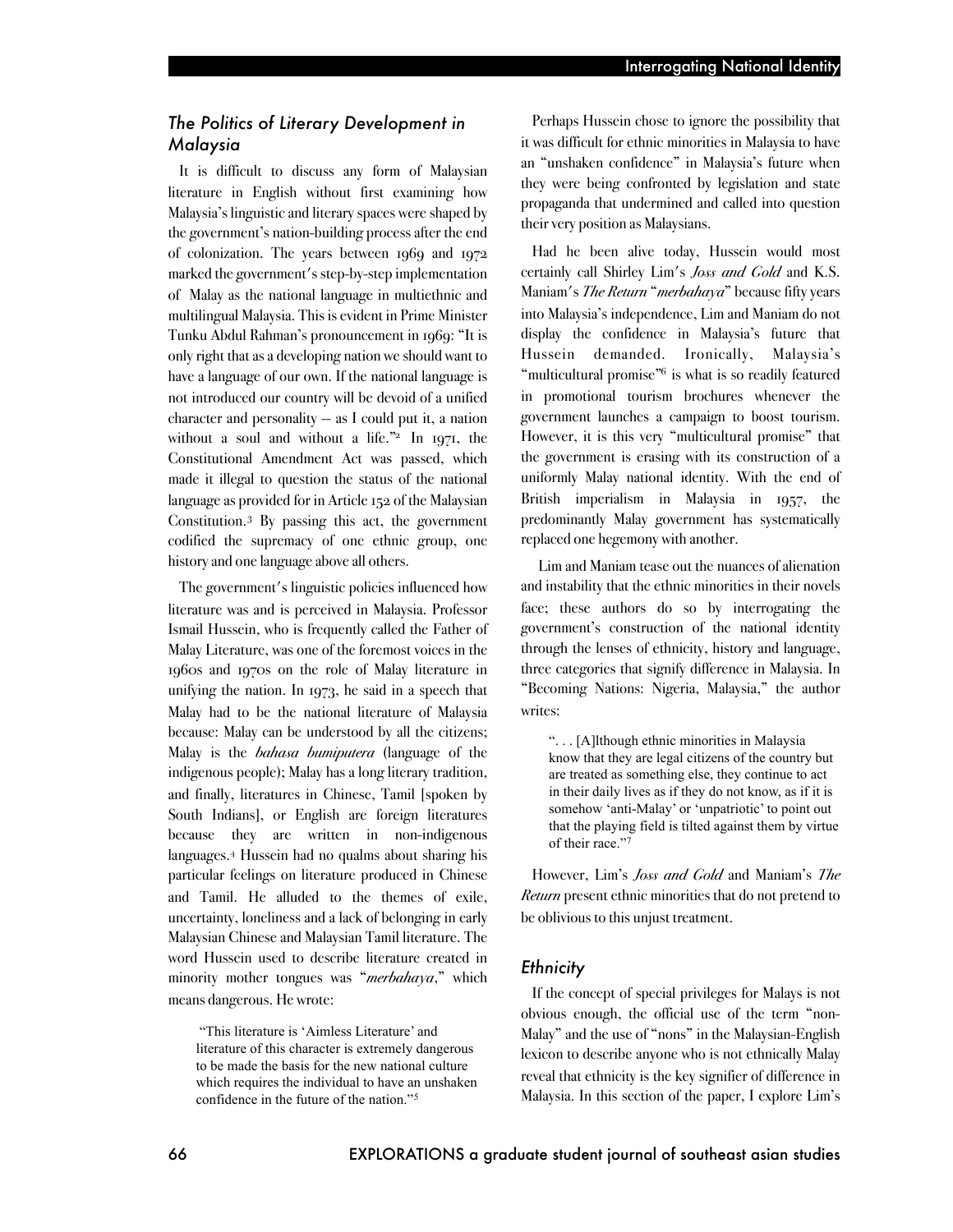and Maniam's examination of ethnicity as a marker of difference in Malaysia.

Lim's *Joss and Gold* is situated for the most part in Malaysia and Singapore, spanning the 1960s to the 1990s. It is told from the perspective of Li An, a young Chinese Malaysian who teaches Anglophone literature at a Malaysian university. The novel chronicles Li An's life as she navigates first singlehood, married life and then single motherhood against the backdrop of a politically shifting Malaysia. The first section of the novel titled "Crossing" centers upon the May 13<sup>th</sup> riots that erupted in 1969 between Chinese and Malays. Lim does not thrust us immediately into the riots but intricately patches together the rumblings of ethnic unrest in Malaysia. Since the novel is told from the perspective of a Chinese protagonist, we get a glimpse of the mental and emotional anguish that Li An experiences in the face of a government that has created a national identity where only a Malay is an authentic Malaysian. The buds of Lim's interrogation begin to surface somewhat gingerly. They first emerge through one of Li An's best friends, Gina. The Chinese Gina advises her unmarried friends at the beginning of the novel, "Everyone should marry Malay, because that's the future of the country."8 To Gina, the only way to succeed in post independence Malaysia is to align one's self with the one ethnicity that the government validates.

Gina's cheeky remark is but the beginning of Lim's portrayal of the Malay political culture's definition of what makes a Malaysian. The reader continues to see the escalation of ethnicity-based politics from Li An's perspective. Her early observations are marked by denial and a desire to envelop herself in obliviousness amidst a Malaysia systematically altered into the land of the Malays:

[Li An] seldom read the new paper; it was too political, and it published daily editorials demanding special rights for Malays. Reading it made her feel she was in danger of attack in an alien country, and she refused to buy it. If enough Malaysians refused to buy the new paper, she hoped, it would simply stop publishing.<sup>9</sup>

Li An's naiveté is laughable, yet it belies an incredulity at the suggestion that only by being a Malay was one a valid Malaysian. Lim juxtaposes Li An's childlike hope that the new paper would simply go away with the ominous feeling that "she was in danger of attack in an alien country." Indeed, Li An's premonition prefaces the May  $13<sup>th</sup>$  riots where the Chinese become the targets of an ethnic pogrom. Li An's perception that she is in this other country is mirrored by Lim's own poignant response in a personal interview with me:

The generation that came into maturity after *Merdeka* (Independence) thinking they were going to inherit the Malaysian world and turned around and discovered that they were disenfranchised and these are, of course, the non-Bumis [slang for non-*Bumiputeras* or non-Malays]. There is immense loss and confusion and sadness. It's such a loss; it's such a pain that you know this country you grew up in and which you deeply, deeply love could be this other country, this other country that it is now. 10

Li An's denial is temporary, especially after the occasional virulent editorial launched against the Chinese in Malaysia becomes a regular feature in the media. This is revealed in Li An's reaction to these bitter verbal assaults when she next comes across a later edition of the same paper. Li An thinks to herself:

It was the usual call for unity against a common enemy. The elections must change nothing, the editorial said, unless it was for the benefit of the real people, the *ra'ayat*. The *ra'ayat* must assert their power in whatever way necessary. Let the enemy be aware of pushing the people too far.<sup>11</sup>

Her familiarity with this invective and the jadedness of her response are evident in her description of the editorial as "the usual call." Li An's fear of being attacked in an "alien country" is linguistically realized when non-Malays, and Chinese in particular, are referred to as the "common enemy" in the newspaper. The largely Malay government backs this propaganda that draws a clear dichotomy between the "enemy" and the "real people" or "*ra'ayat*" (citizenry). The use of the Malay word "*ra'ayat*" reminds us that there is no ambiguity at all about who the "real people" are. According to the government, the "real people" are Malays. Li An's angry perplexity at the idea that Malays are the only real Malaysians is reflected in the lines, "I'm confused. Are the Chinese not true Malaysians? Is the problem that we are not Malays? Maybe Gina was right after all. Maybe everyone should marry Malay. Then we'll all be one people."<sup>12</sup> As baffled as Li An is, she comes to the understanding that the national identity that the government has constructed is based on excluding non-Malay ethnicities.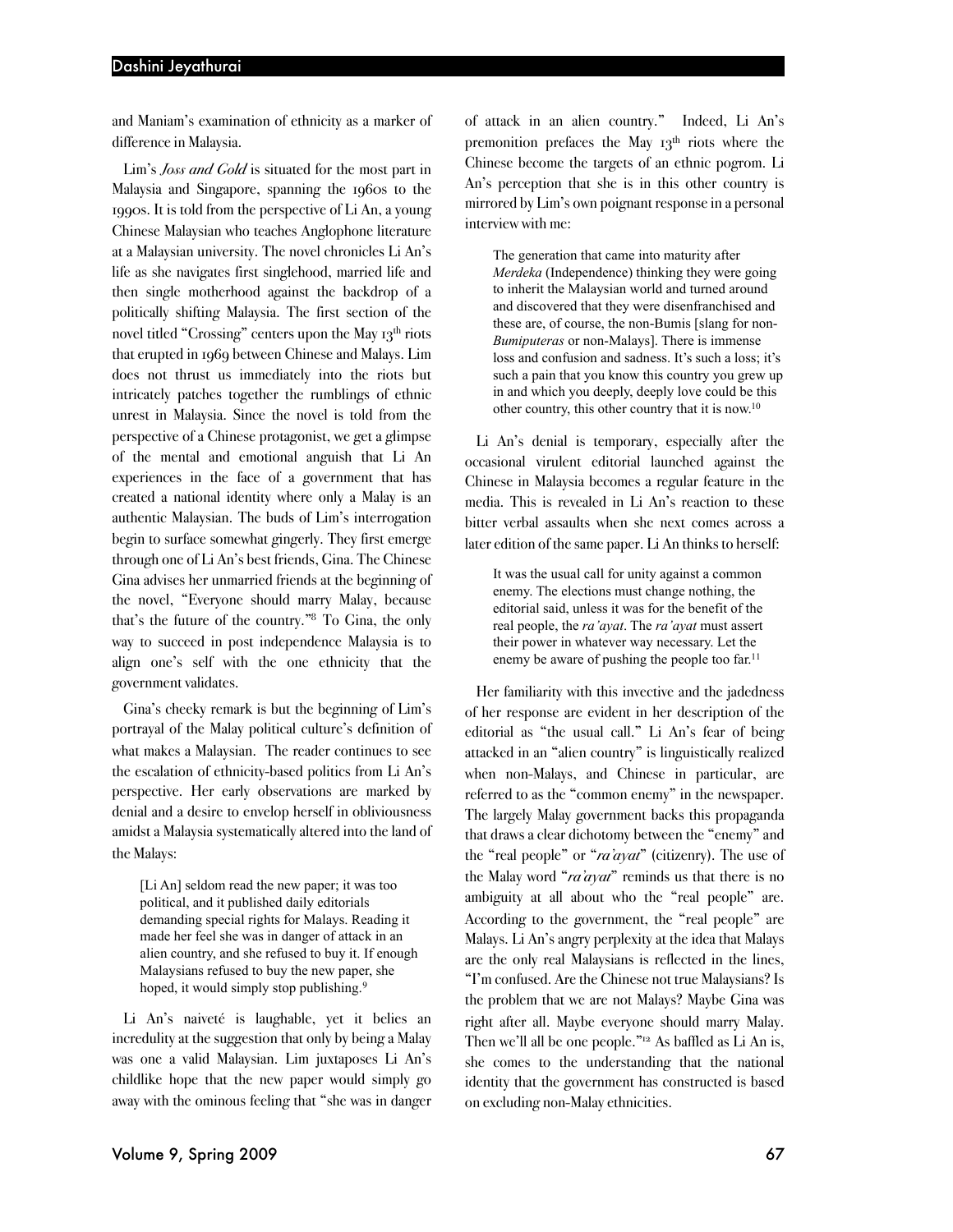The status of the non-Malay, and particularly the Chinese as exile, reveals itself in a conversation between Li An and the staunch Malay nationalist Abdullah after the May  $13<sup>th</sup>$  riots. Abdullah tells Li An, "'I told you the Chinese cannot push us too far. This is our country. If they ask for trouble, they get it.'"13 Li An then quietly thinks to herself: "She had known, and she hadn't known. Abdullah, she knew now was telling her his truth. We/ Our country. They/ No country."14 Abdullah takes his linguistic cues from the Malay political culture. He claims sole ownership of Malaysia with the phrase "our country." Although Li An recognizes this to be "his truth" and not the truth, she cannot help but begin to buy into Abdullah's perspective. Not only is Li An seen as an exile by the nationalist Abdullah, she begins to internalize his perception of her. Li An starts to identify herself as an exiled figure within Malaysia when she connects the words "[t]hey" and "[n]o country" to herself. She begins to speak herself into exile.

Lim portrays how the government's construction of a national identity that privileges Malays poisons the interactions between different ethnic groups and firmly entrenches the categories as well as the boundaries of ethnicity in Malaysia. When Abdullah discusses interracial marriages in Malaysia with Li An, he cautions

 "(t)o be husband and wife must share same religion, same race, same history. Malay and Chinese also cannot mix, like oil and water. Malays have many *adat,* Islam also have *shariat*. All teach good action. Chinese have no *adat*, they eat pork, they like gamble, make money."15

Abdullah uses the imperative "must" to forewarn Li An that there is no flexibility in his argument. To Abdullah, the behavior of the Chinese marks them as unclean and lacking in tradition, unlike the Malays who have *shariat* (Islamic jurisprudence) to govern their lives and a rich legacy of *adat* (customs). The ease and speed with which Abdullah reels off this litany of reasons to explain the incompatibility of Chinese and Malays suggests that he did not develop these ideas on his own. He does not carefully deliberate over these thoughts or debate them with Li An. Perhaps he has learned these reasons by rote from governmental propaganda that elevates Malay traditions and customs above that of other ethnic groups. In my conversation

with Lim, she spoke of the undercurrents of sexual tension between Li An and Abdullah. She said

"I tried to intimate, although not too strongly, had Li An been Malay, he might have fallen in love with her. You know that there was a certain affection that was a possibility, but of course it couldn't be a possibility because someone like Abdullah could never cross the boundaries of ethnicity and language."16

Abdullah's reaction to relationships that cross these boundaries reflect a fear of blurring the lines of ethnicity that delineate for the government, who is Malaysian and who is not. There is no room for ambiguity in Abdullah's Malaysia. Even a relationship between non-Malays from different ethnic groups is not viable. Early in the novel, Li An is excited by the prospect of her Chinese friend Gina's romance with the Punjabi Paroo. Li An sees this romance as a means of subversion, as a way of creating ethnically uncategorizable Malaysians. Lim writes:

 "[Li An] thought she now could imagine Gina as Paroo's wife. As teachers, Gina and Paroo would serve as models of a new kind of Malaysian…She would have light-brown children who look both and neither Indian and Chinese, the new Malaysians."<sup>17</sup>

Yet, Li An's hope for a new Malaysian, untainted by an ethnic label, is dashed when Gina and Paroo decide to take their lives rather than live as an interracial couple in Malaysia. Gina dies while Paroo is briefly hospitalized before settling down to marry a fellow Punjabi. However, it is Li An herself who will produce an uncategorizable child through her extramarital affair with the American Chester, a Peace Corps volunteer in Malaysia.

Like Lim's novel, the child comes out of the fateful May Thirteenth Riots. Li An and Chester's child is conceived during the apogee of violence between Chinese and Malays during the May Thirteenth Riots and marks the moment when Li An is most uncertain about her position as a Chinese Malaysian. In fact, her daughter Su Yin prompts Li An's exit out of Malaysia. Li An decides to raise the uncategorizable Su Yin in Singapore. With the failure of the Gina-Paroo relationship and Li An's decision to raise Su Yin as a Singaporean, the potential for these new types of Malaysians is erased. With this pessimistic ending to the novel, Lim illustrates that in a country where the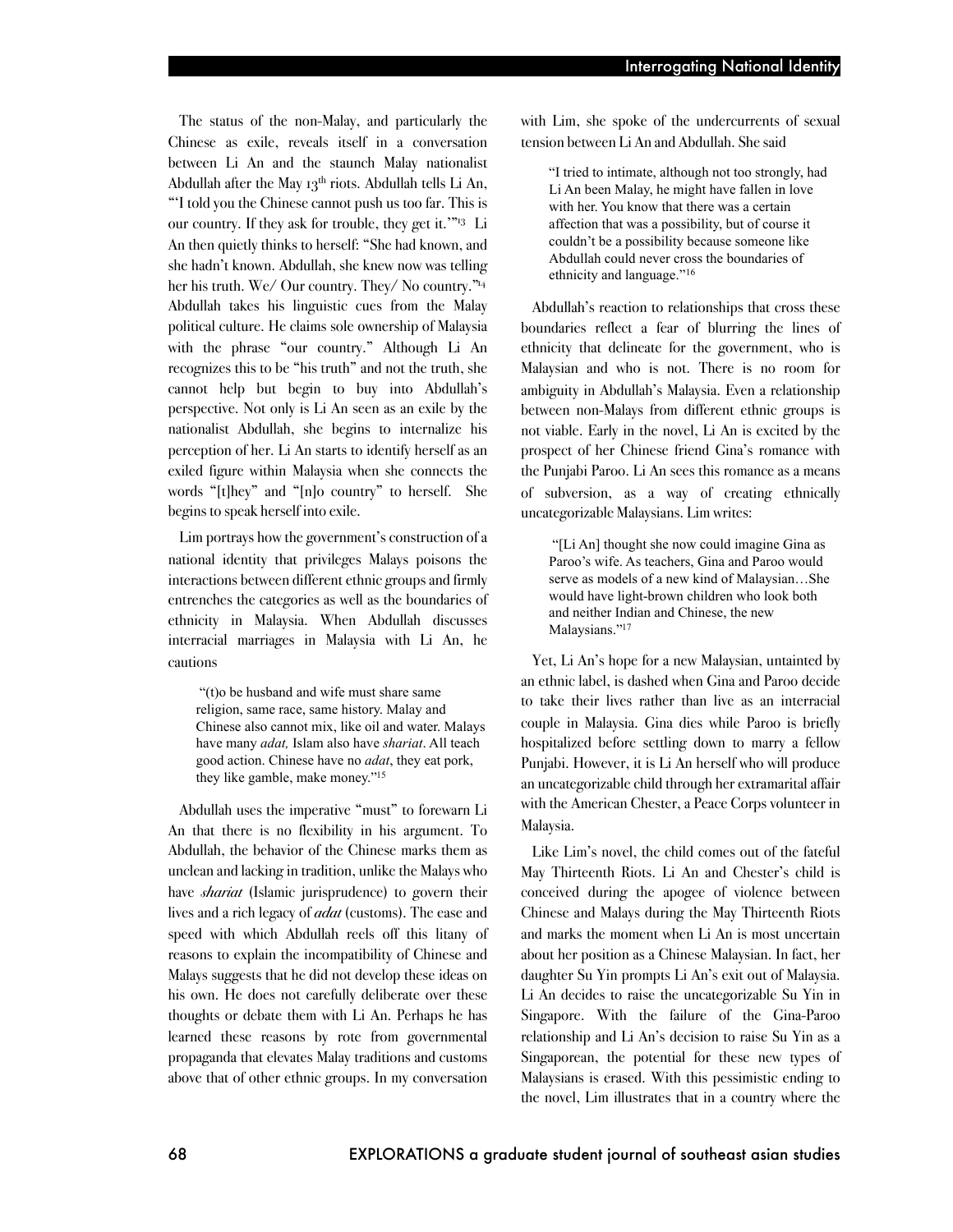government builds a national identity upon only one ethnicity, ambiguous ethnic identities are even more unlikely to survive than established ethnic minorities like the Chinese and Indians. Furthermore, Li An's decision to move to Singapore demonstrates how alienation from the government's construction of the national identity can lead to an exodus of ethnic minorities out of Malaysia. In such a scenario, the government's creation of an exclusionary national identity becomes a 'bloodless' form of ethnic cleansing. In our conversation, Lim confirmed the pivotal role ethnicity has in her novel. "I think *Joss and Gold* came out of May 13<sup>th</sup>."<sup>18</sup> It is no surprise that Lim suggests that her novel was birthed by the most violent ethnic conflict that Malaysia has ever seen, since she places ethnicity at the very core of her novel and directs all activity around it.

In this respect, K.S. Maniam's *The Return* cannot possibly be any further from Lim's *Joss and Gold*. This is because, at first glance, Maniam appears to shy away from the issue of ethnicity in Malaysia. *The Return* follows the tumultuous lives of three generations of Tamil Indians settled in a rubber plantation in the town of Bedong in Malaysia and is told in the first person from the vantage point of the protagonist, Ravi, a member of the youngest generation in the novel. Like Lim's novel, *The Return* is set against the backdrop of a rapidly transforming Malaysia. In "Ralph Ellison and K.S. Maniam: Ethnicity in America and Malaysia, Two Kinds of Invisibility," Tang Soo Ping criticizes Maniam for solely following the lives of this Indian family in Bedong without incorporating the perspectives of other ethnic groups in Malaysia. Tang calls the narrative "inward-looking" and gives the novel the back-handed compliment that despite this one failing, it is "successful on its own terms."19 Perhaps aware of similar criticisms that were being leveled against him, Maniam responds in his essay "The Malaysian Novelist: Detachment or Spiritual Transcendence:"

*The Return*, to take the novel which confines itself to a restricted thematic concern, refers the reader to Malaysian problems and conflicts through *omission rather than inclusion* [emphasis added].<sup>20</sup>

Maniam acknowledges that he omits rather than includes in order to "refer the reader to Malaysian problems and conflicts." His omissions are tools through which he illuminates the government's problematic construction of a national identity that

alienates ethnic minorities like Indians. While Lim firmly steers the reader's attention to the isolation and exclusion of the Chinese in her novel, Maniam leaves the reader with the particularly difficult task of uncovering precisely what he excludes in order to reveal the underlying tumult beneath a society that is frequently lauded for its peacefulness.

For any reader who is familiar with the diverse ethnic landscape of Malaysia, *The Return*'s monoethnic cast of characters may appear to be a mistake or an act of insularity. Unlike Lim's *Joss and Gold*, we do not hear from a range of ethnicities. For the most part in *The Return*, we hear from an Indian cast of characters; the only substantial non-Indian character being Ravi's British teacher, Miss Nancy. Occasionally, we get a glimmer of other ethnic groups in Malaysia through a few of Ravi's playmates.

This omission of other ethnic groups is both intentional and striking on Maniam's part for it effectively conveys how alienated the Indian community in this town of Bedong is from the larger Malaysian society, and how unstable their existence is in Malaysia. While Lim draws upon the May  $13<sup>th</sup>$  riots to portray the alienation of the Chinese community in Malaysia, Maniam presents the Bedong ethnic enclave as a powerful sign of the Indian community's exile within Malaysia. The absence of the physical and ideological conflicts between ethnic groups in *The Return* that are present in Lim's novel reflect a community that is separate unto itself, a part of Malaysia, yet apart from Malaysia. Rather than showing an ethnic minority at odds with Malays like Lim does with Li An and Abdullah, Maniam portrays a community that functions as if it were an independent country within Malaysia:

These festivals, together with Thaipusam and Ponggal, created a special country for us. We were inhabitants of an invisible landscape tenuously brought into prominence by the lights, mango leaves strung out over the doorways, the pilgrimages to Sri Subramanya temple in Sungai Petani on Thaipusam day, the painting of the bull horns the day after Ponggal and the many taboos that covered our daily lives.21

Nostalgically looking back on his childhood, Ravi describes how his community celebrated the South Indian-Hindu festivals of Thaipusam and Ponggal. Ravi claims that these festivals carve out a specific space for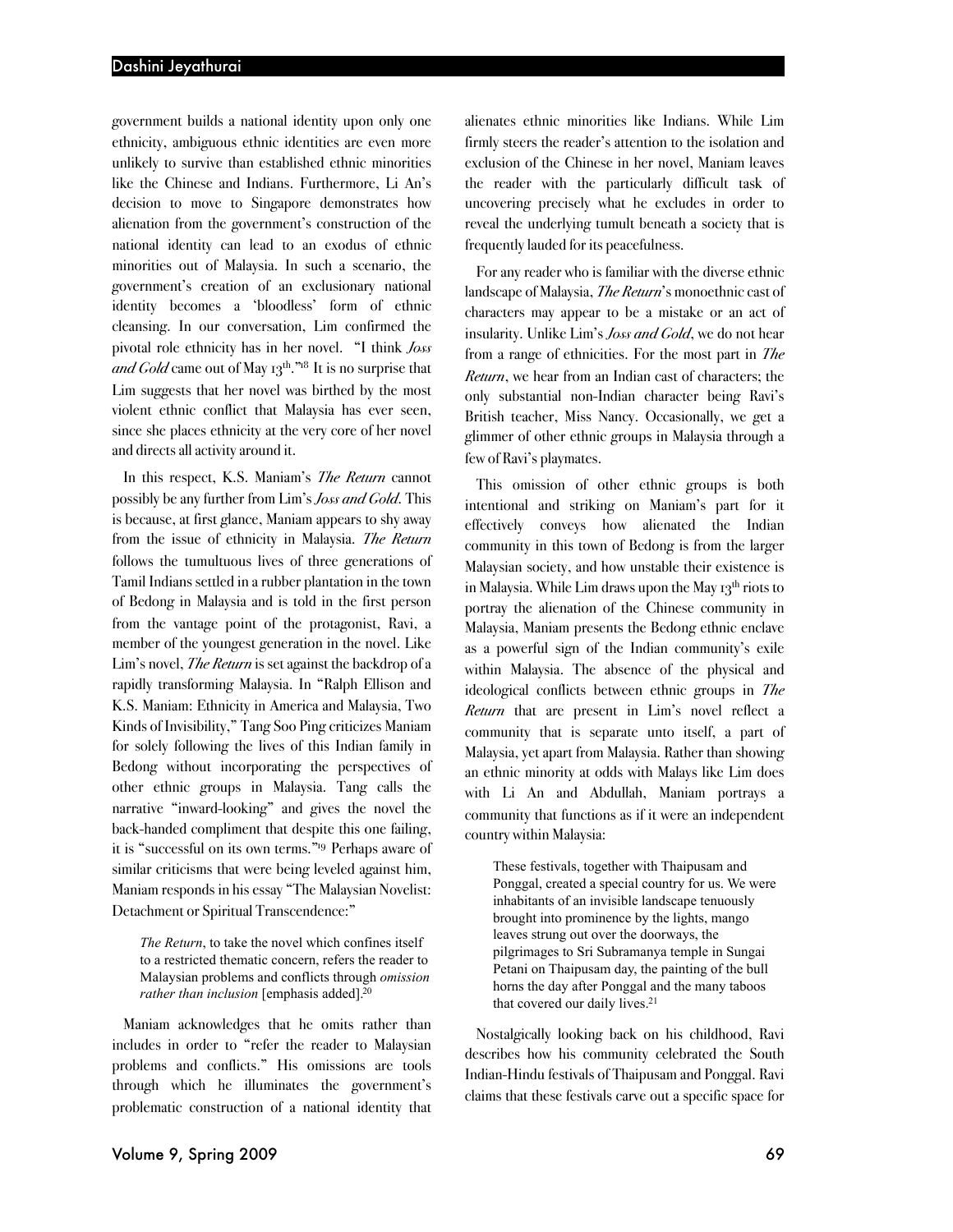the Bedong Indians in Malaysia. There is a need to outline a space for themselves in the face of a government that has pushed out non-Malays in its creation of the national identity. This space is conveyed by Maniam's phrase "a special country for us," which leaves the reader imagining an invisible border around the area of Bedong.

Maniam never tells us that he is presenting an ethnic enclave but we cannot miss it. A corollary of living within an enclave is the building of a society with a very distinct hierarchy of its own. At the top of this social ladder are the characters of Menon and his wife. In fact, these two are rarely called by their names. Instead, they are referred to as "Ayah" and "Amah" throughout the novel. These terms are honorifics that have been conferred upon them because of their caste. These are the hints that Maniam gives to the reader that the Bedong community lives segregated from the rest of the country. The hierarchy within the Bedong community becomes even more evident when Ravi begins attending the same English school as Ayah's son, and Ravi starts to outstrip him in his studies. As the son of the man who washes Ayah's clothes, he should not be outdoing Ayah's child, who is of a higher caste. However, in doing so, Ravi transgresses the caste laws that the Bedong Indian community lives by. Ravi himself understands that there is a hierarchy that must be observed in his "special country" when he receives a chiding from Ayah for his overreaching ways. Ravi recalls, "I stood, as had been dictated by the social laws of the community, waiting for him to dismiss me."22 Ravi's phrasing is particularly significant because he does not say "this community." Ravi uses the article "the" because that particular community is the only community he has known his entire life. To him, the Bedong Indian community is *the* community. Despite being born in Malaysia, he remains somewhat alienated from the rest of Malaysia.

Ravi's transgression prefaces that of his father, Naina, who decides to open a laundry service outside this ethnic enclave of Bedong. Unfortunately, Naina's desire to do well materially in Malaysia and to step out of this enclave is fraught with difficulty. Naina ultimately meets with failure. Upon Ravi's return from completing his teaching degree in England, his brother informs him that their father "has given up everything."23 Faced with financial insolvency, Naina loses every laundromat that he has. His brother's words

are particularly ironic because when Malaysia achieves independence, Ravi optimistically says, "Possession wasn't exclusive anymore: it was everyone's prerogative."24 Unfortunately, his brother's "everything" powerfully deflates his use of the word "everyon[e]." Success in Malaysia is not for everyone, especially not for the Bedong Indian Naina.

The reader never quite understands why Naina's business fails. Since our eye into this world, Ravi, is abroad during this period, we gain little insight into the reasons behind Naina's failure. Once again, we come to an omission on Maniam's part. What we do know is that Naina fails once he leaves the enclave. Even Ayah, who disapproves of Naina's decision, like a benevolent liege, offers to give him a position laundering clothes at the hospital that Ayah runs when he sees Naina's business failure and mental degeneration. Ayah says to Ravi, "You're an educated young man. Advise your father. I'm ready to give him back his job."25 Implicit in the phrase, "Advise your father" is Ayah's belief that Naina can only succeed within the borders of Bedong and that Ravi should be reiterating this belief to his father. Outside of the Indian country that this community has created for itself, Naina is unable to survive, despite wanting to do so.

It is at this juncture, when Naina begins to lose his mind, that the reader begins to understand what Maniam's ultimate omission is in *The Return*. While the Bedong Indians live in an ethnic enclave and by a specific set of laws and customs that they have brought from India, their society is a necessary crutch because their existence is invalidated by a nationalist culture. Naina's failure and subsequent descent into madness is but a taste of what is to happen to the well-meaning Bedong Indian who decides to set that crutch aside. He sets it aside only to discover that he cannot stand without the crutch. Furthermore, Maniam omits any interactions Naina has with those outside this enclave. He refrains from portraying what could happen should the community confront characters like Lim's Abdullah and Samad and a government that sends the message that non-Malays are not Malaysians. Maniam does not give us an answer but leaves us to imagine the frightful possibilities that Lim presents in her novel through the May  $13<sup>th</sup>$  riots.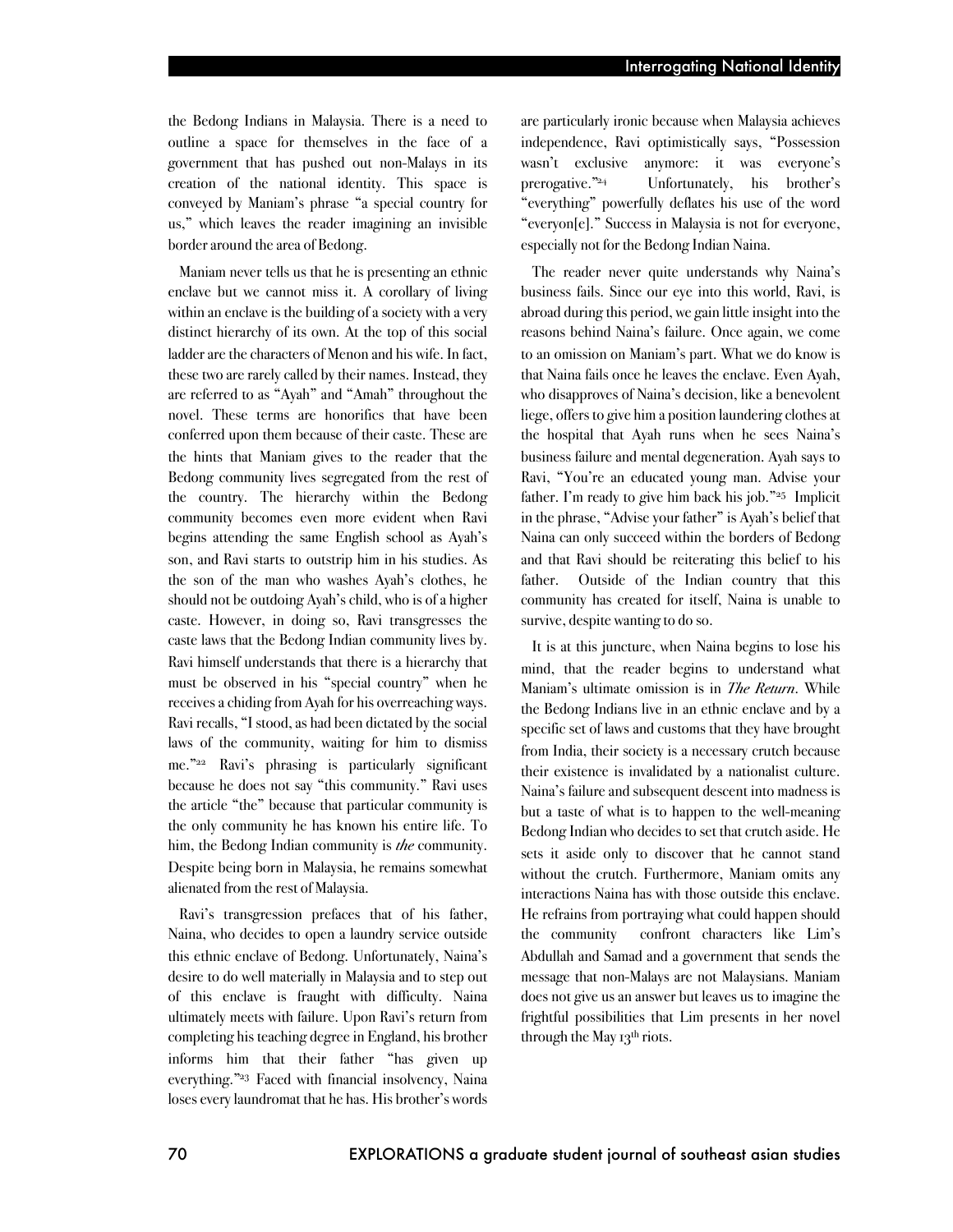## *History*

From the perspective of the government, a corollary of non-Malays' illegitimate ethnicities is their illegitimate histories. In Malaysia, the phrase "*pendatang asing*" ("foreign comer") has most frequently been used to refer to illegal immigrants. However, in recent years, the phrase has been reinvented to pejoratively refer to non-Malay Malaysians. One's imperfect or incomplete national identity is attributed to one's foreign ancestral roots, and to have foreign roots is to have alien loyalties.

Lim and Maniam's treatment of history reflect that the past is an inextricable part of the life of an ethnic minority in Malaysia. Lim presents both sides of the debate through a heated exchange between Chester and Li An. Meanwhile, Maniam illustrates the turmoil and instability that Ravi's grandmother and father experience since they are torn between the India they come from and the Malaysia that they want to build a life in.

Lim examines how the histories of ethnic minorities, as opposed to the supposedly flawless history of the Malays, deem them less Malaysian by the standards the government has set. It is striking that Lim chooses the American Chester rather than any other character in her novel to draw attention to this construction of an indigenous history versus an immigrant history. At a dinner hosted by Li An and her husband, Henry, Chester casually says, "You know, Malay is the only real culture in this country."26 The word "real" grabs the reader's attention immediately. Chester, who has been in Malaysia for little over a year, has been quickly influenced to read the Malay culture as authentic in comparison to other cultures. The very fact that Chester voices this opinion at a dinner hosted by two Chinese Malaysians suggests that he presumes that the originality of the Malay culture is accepted by other communities in the country. When the soft-spoken Henry pushes Chester to explain his reasoning, Chester responds, "The Chinese aren't really Malaysian, are they? They're here for the money. They speak Chinese and live among themselves. They could as easily be in Hong Kong or even New York's Chinatown."27 Chester's opinion that the Chinese are merely mercenary immigrants who are not real Malaysians is reminiscent of Abdullah's earlier comment to Li An, "Chinese have no *adat*, they eat pork, they like gamble, make money."28 Chester's first line of reasoning, "[The Chinese are] here for the money," is not an opinion he has developed by himself. Chester has been influenced by the nationalistic sentiments of his roommates, Abdullah and Samad, who author articles "which preac[h] that there [is] only one kind of people that count, that anyone who disagree[s] should be imprisoned or sent back to China or India."29 In our conversation, Lim herself said, "Chester came to Malaysia through a *bumi* point of view, that the country belonged to Malays, that Chinese were just visitors."30 Chester's second line of reasoning pertains to the language that the Chinese speak. However, Chester does not simply say, "They speak Chinese." He adds to his already flawed reasoning, ". . . and they live among themselves." In Chester's mind, he connects the act of speaking Chinese with a desire to disassociate from other Malaysians and to retain a foreign history and culture rather than embrace a Malaysian present.

#### Li An responds to Chester's unfounded judgments:

My mother's family has been in this country for five or six generations, and some of the Malays are really immigrants who have arrived from Indonesia in the last few years. You can't make any judgments on who or what is "original." Sure the Chinese traditions came from China, but Islam came from Saudi Arabia, didn't it? And no one says it's not original. Everything in Malaysia is *champor-champor*, mixed, *rojak*. 31

Here, Li An questions the ideology that marks the Chinese and Indians as "immigrants." She challenges Chester's misinformed understanding of immigration as a stain on one's citizenship. By using the example of Malay immigrants from Indonesia who have only been in Malaysiain the "last few years," Li An dismantles the fixity of Malay rootedness and history. She highlights that although Islam originated from Saudi Arabia, Chester would never think of calling Malay enclaves Little Saudi Arabia or Saudi Arabia Town.

Try as she might, Li An finds it impossible to understand the polemic surrounding immigrants in Malaysia. In what is her most articulate statement on the history of the second-generation minority Malaysian, Li An says:

 "You cannot be born and live in a place all your life without that place belonging to you. How could you not grow roots, invisible filaments of attachment that tied you down to a ground, a source of water?"32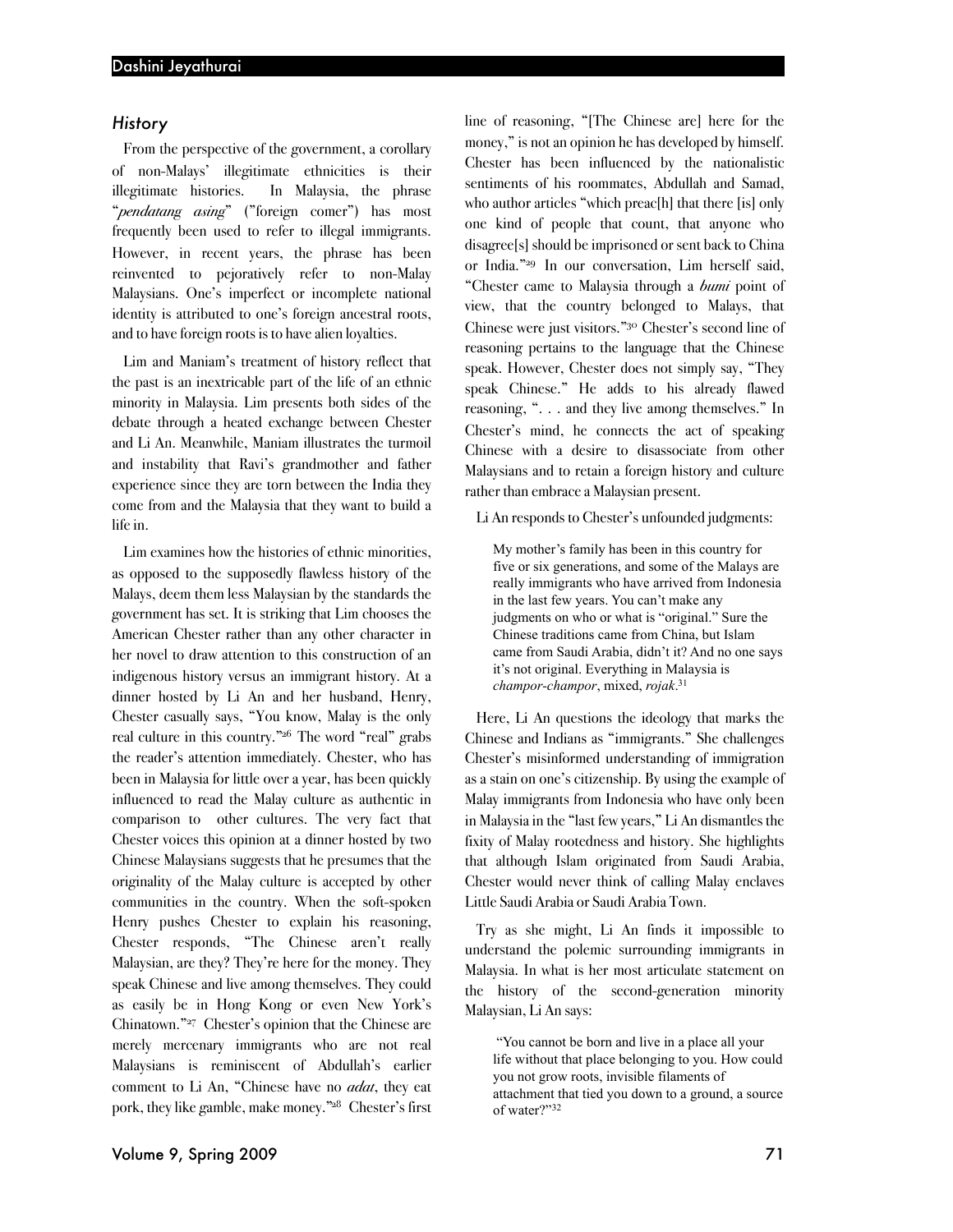Lim takes this worn out metaphor of the tree and recasts it in the Malaysian context. Her use of this image is particularly thought-provoking because a number of Malaysia's chief exports like rubber have foreign roots like Li An, but now have a place in the Malaysian landscape, unlike Li An. Li An's history remains a sign of her illegitimacy.

While Lim tears down the myths about an immigrant ethnic community through Li An's conversation with Chester, she neglects the turmoil and instability that is inherent in the lives of this community by only portraying the life of a sixth-generation Malaysian. However, Maniam presents the reader with precisely the tumult that surrounds the recently arrived immigrant in the form of Ravi's grandmother, Periathai; the first-generation Malaysian, Naina; and Ravi, the second-generation Malaysian. Maniam's portrayal of these three different experiences reveals a need for a more nuanced understanding of this complex relationship rather than the government's construction of the national identity.

The litany of possessions that Periathai brings from India, despite being a single woman travelling with three little children, is not simply a marker of her desire to start anew in Malaysia, but is also a sign of her need to preserve something of her Indian past as well. Not only does she bring these physical reminders of India, Periathai brings "her Indian skills and heritage"33 to Malaysia as well. Her trades range from peddling traditional Indian garments from village to village, tinkering, and using her "special touch" to cast away the "evil eye."34 However, Periathai's most poignant recreation of India is through the architecture of her house, particularly, the pillars. Maniam describes these intricately designed pillars:

"Some of the Ramayana episodes stood out . . . The sculptured fold-like flames envelope Ravana's palace and threaten to engulf Sita's tender, shapely limbs and breasts. One pillar carried the creation of the Ganges, the cascading water stilled, another the typical, rustic look of the Indian village."35

Both the artisan and Periathai attempt to capture the geography, topography, literature and religion of India.

In Periathai, Maniam presents the newly arrived immigrant in Malaysia. In Naina, her son, Maniam portrays a first-generation Malaysian Indian with a pronounced desire to establish a place for himself in this country. The battle to establish a permanent home and to develop a sense of belonging in a new land persists into this next generation. Ravi recognizes the tragic similarity between his father and Periathai. Ravi observes:

 "…I began to understand the simple mechanism, I thought of the Malaysian Indian. I recognized the spirit that had touched Periathai and now possessed Naina. He continued the battle Periathai had begun: to drive some stake into the country."36

There are different valences in the verbs that Maniam uses when Ravi speaks of the spirit that "touched" Periathai and now "possess[es]" Naina. Unlike Periathai, Naina is raised in Malaysia and has a far more urgent need to plant his roots in this country by building a home. This first-generation Malaysian is determined to build a house so as to "drive some stake into the country." Naina is convinced that he must ground his search for acceptance as a Malaysian in something as concrete and solid as a house. His obsession with building a house of his own in Malaysia is catalyzed by the repetition of his mother's fate when Naina also begins receiving eviction notices from the Town Office. Upon receiving these notices, Naina begins to ritualize the house-building process in the lines, ". . . [Naina] also brought pebbles, clay and *lallang* (weeds) to the house. These he laid out on a leaf before Lord Nataraja. 'Breathe your spirit into them!' he chanted. 'Make them the clay and grass of my body!'"37 Those very lines preface Naina's act of uniting both his body and house with the Malaysian land when he razes it to the ground with himself in it. Overcome by insanity, he meshes his body with the "clay and grass" of Malaysia. Right before Naina immolates himself, he attempts to speak to this Malaysian environment in what Bernard Wilson calls "polyglot ramblings."38 Ravi observes, ". . . [Naina] began to chant in a garbled language. It embarrassed me to hear him recite a rhythm mounted on Tamil, Malay and even Chinese words."39 Naina amalgamates these different tongues in the hope of getting some kind of primeval response from the multi-tongued Malaysia in which he finds himself. He receives none.

In Naina's son, Ravi, Maniam presents the secondgeneration Malaysian. While to Periathai, living in her newly built house "was like treading Indian soil once more,"40 Ravi sees the pillars of this house as telling "strange stories."41 To Ravi, a member of a younger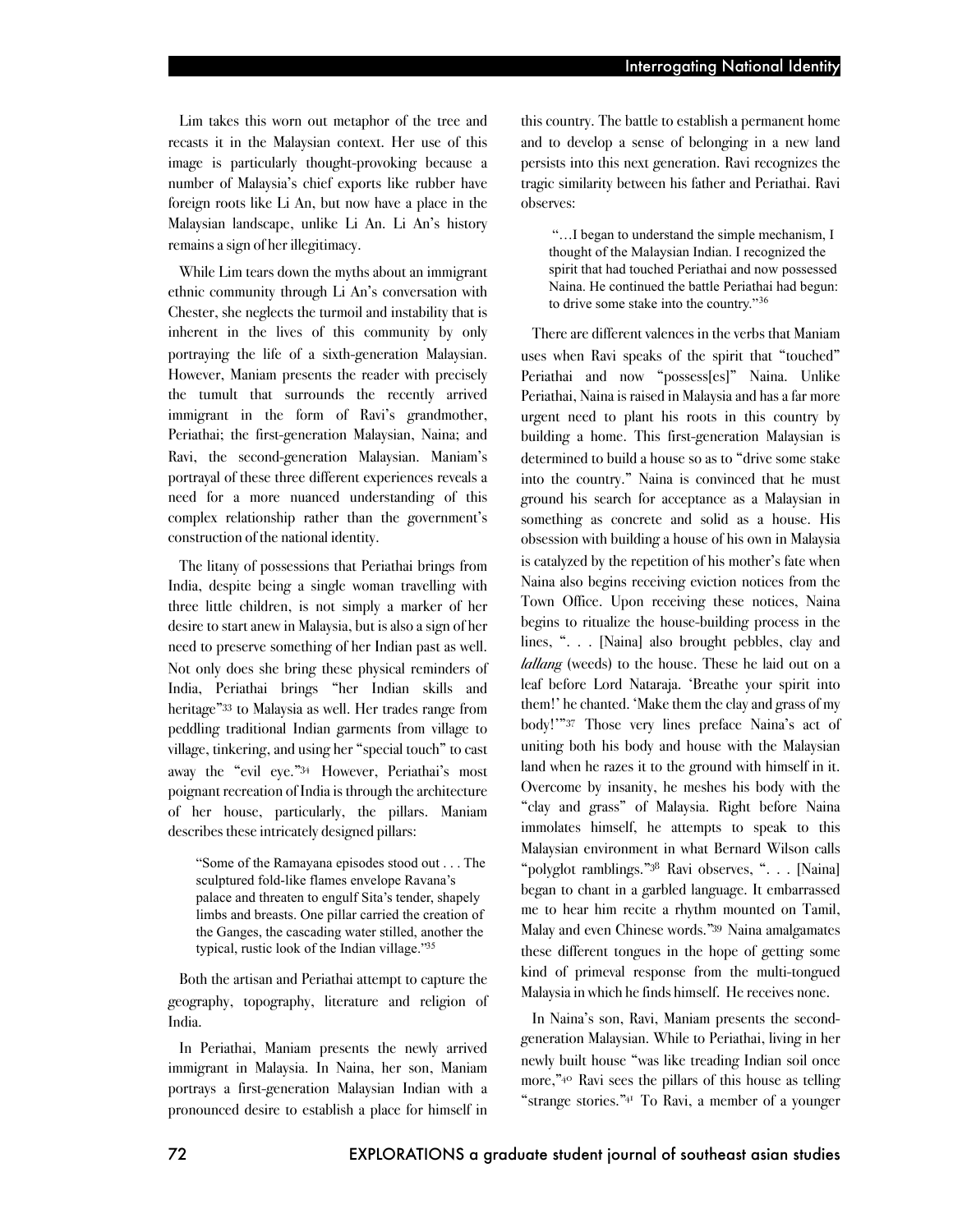generation of Malaysian Indians, these carvings tell fantastic tales that fascinate his youthful mind, but they remain "strange" to him. Although Ravi cherishes Periathai, there is a clear boundary that separates the Malaysian-born child and the Indian-born grandmother. Maniam reveals this through Ravi's narration of Periathai's weekly Friday prayers. The narration begins, "We waited for her, seated on the *thinnai*, observing the other houses, hemmed in by hibiscus hedges, isolated by a life of their own."42 As the grandchildren wait for Periathai, their attention is not centered upon her Indian house. Instead, they are drawn to the other houses that surround hers. These other houses are separated from Periathai's by "hibiscus hedges," forming a makeshift national border since the hibiscus is Malaysia's national flower. To Ravi and the other children, Periathai's India sits like an impenetrable anomaly within the middle of Malaysia.

In Maniam's presentation of these three different generations of Malaysian Indians, Maniam portrays the multiplicity of the ethnic Indian's experience in relation to their histories. In doing so, Maniam challenges the single master narrative that the Malay nationalist culture presents as the immigrant history rather than the many histori(es) of the ethnic Indian in Malaysia.

### *Language*

By appropriating the English language for their novels and subjecting it to a negotiation with the Malaysian landscape, Lim and Maniam efface the boundary between the formerly colonized and the former colonizer. This is precisely the boundary that the nationalist culture has sought to impose by rejecting literatures written in English from the Malaysian literary canon. In "Hegemony, national allegory, exile: The poetry of Shirley Lim," Eddie Tay writes, "The appropriation of language from the British center is an act of defiance against the cultural and social order prescribed by Malay nationalism."43 Writing these novels in the English language becomes a means of writing back to a new hegemony, a Malay hegemony.

It is ironic that Naina's final words in *The Return* integrate different Malaysian languages when the Malay government has officially established only one national

language of the country. Bernard Wilson addresses the importance of the government's decision when he writes, "In the Malaysian context, language shapes national consciousness and individual identity to an overwhelming extent."44 In both *Joss and Gold* and *The Return*, Lim and Maniam portray the multilingual reality of Malaysia that is negated by the nationalist culture in which Malay alone is prized. The multilingual universe that Lim and Maniam show us, challenge exclusive slogans such as "*Bahasa Jiwa Bangsa*" ("Malay Language is the Soul of the People") that continue to air on public television and radio.

In *Joss and Gold*, Li An is forced to confront her inadequacy as a Malaysian in the eyes of the government because of her love for the English language. There is no room for Li An who wishes to straddle both worlds at once, the world of the British past and the world of the Malaysian present. The novel opens with Li An's first day teaching English literature at a Malaysian university. Lim writes, "This morning [Li An] had prepared a prose passage from D.H. Lawrence's *Sons and Lovers*, and she had read it aloud, relishing the overflow of sibilants like spiced chickpeas in her mouth."45 With the phrase "she had read it aloud," Lim depicts a woman who is compelled to vocalize Lawrence in order to savor his work in its entire splendor.

What is most striking is that Li An's instinctual response to and love for English is that it is inseparable from her connection to Malaysia. To her, the sound of Lawrence's sibilants taste decidedly local. She likens them to "spiced chickpeas," a fiery dish brought to Malaysia by Indian immigrants. While the simile of "spiced chickpeas" is in the English language, to Li An, the taste that comes to her mind is simultaneously Indian and Malaysian.. Her love for the English language and its literature is framed by her understanding of the Malaysia that she has grown up in. Lawrence is tied to "spiced chickpeas," "touch-menots" and "Li An[s]" rather than "Lee Ann[s]." In fact, her love for English is enriched by Malaysian sights, sounds and tastes.

However, for Malay stalwarts like Abdullah, one cannot love English and Malaysia at the same time. In a discussion at Li An's house, Abdullah says, "'Like English. Don't want you to feel bad, yah, Li An, but English is a bastard language. In Malaysia we must all speak national language.'"46 Here, Abdullah blatantly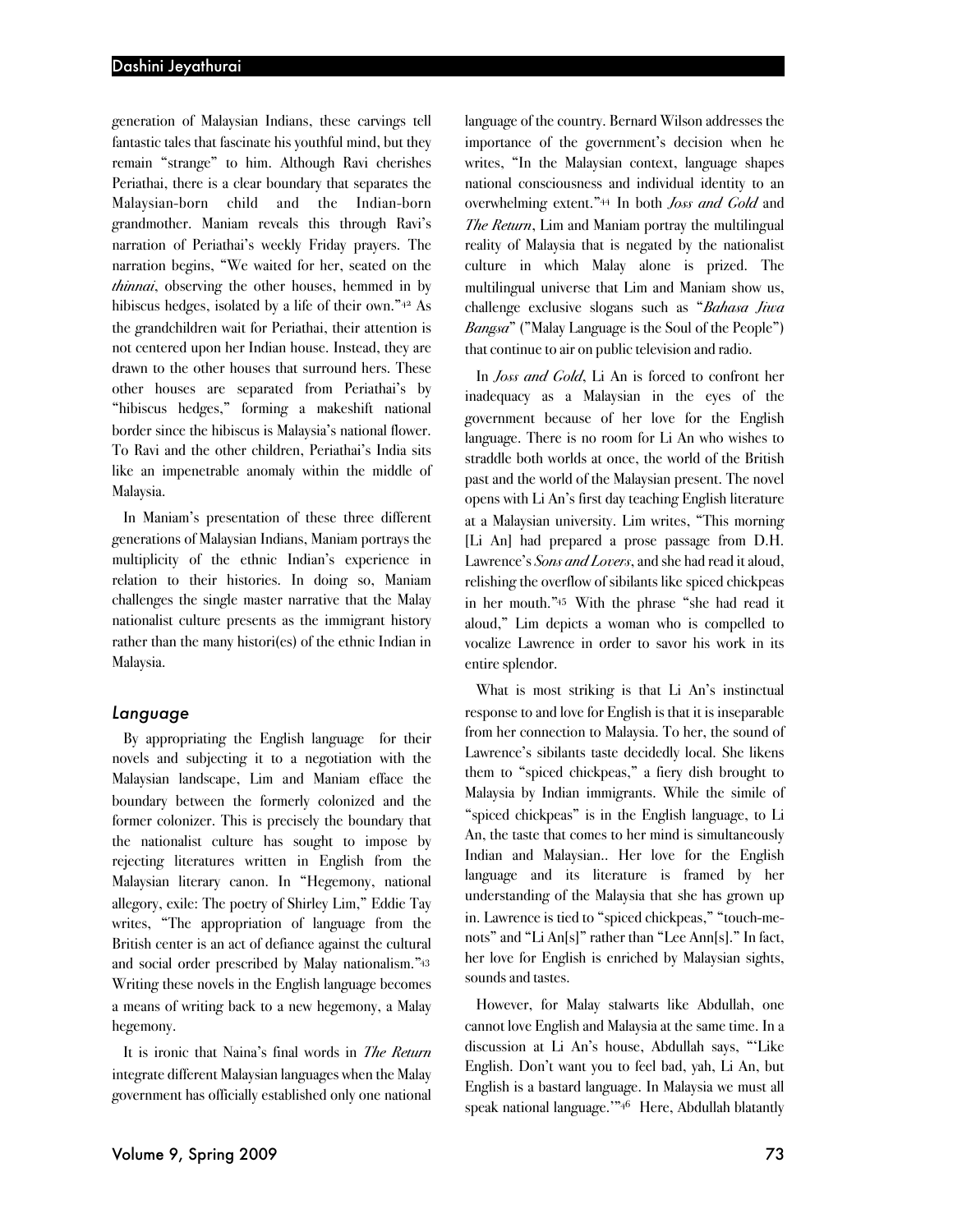juxtaposes the "bastard language" with the "national language," clearly outlining the legitimate identity of a Malaysian. Lim explained her choice of the word "bastard" in our conversation. She said, "In Malaysia, English was seen as illegitimate because it had a white father."47 Abdullah's clear articulation of what "we must all speak" triggers a knee-jerk reaction from Li An:

What would happen if they all switched to Malay right now? How would [Li An] express herself? Like a halting six-year-old, groping for light in a darkened world? Her world was lit by language. The English ingested through years of reading and talking now formed the delicate web of tissues in her brain. Giving up her language would be like undergoing a crippling operation on her brain.48

In light of the intensity of Li An's response, the initial tenderness and accommodation in Abdullah's tone when he says, "Don't want you to feel bad," followed by the empathetic "yah," now sounds trivializing. As good-natured as Abdullah is, he cannot see the gravity of his suggestion that all Malaysians must speak Malay. While Abdullah makes it seem as if there is a choice to be made between the "bastard language" and the "national language," Li An's reaction suggests that it is far from a choice. In my conversation with her, Lim spoke to precisely this moment in the novel:

"The English language is what Li An grew up with and she cannot forswear it. It's in her synapses, in her brain cells. If someone came up to Li An and said, 'Li An, from now on you are forbidden from speaking English and you can only speak *Bahasa*,' will she be the same Li An, could she still have the same feelings?"49

While one may be tempted to read Li An's as well as Lim's reaction as individuals being overtaken by the colonizer's language, Lim highlights that it is Li An who is in possession of the language. We see this in the ownership that Li An displays when she keeps repeating the phrase "her language" to refer to English. Here, it is not English but Malay that is pressing down upon her actual identity.

When Li An asks, "What if [Malaysians] believe they need English as well as Malay?" Lim artfully depicts the lack of nuance in the Malaysian government's approach to the language question. Lim writes, "As soon as Li An stopped her rush of questions, she saw she had done something wrong. Samad had hooded his eyes in a blank expression, Abdullah was frowning. . ."50 The "hood[ing] of Samad's eyes and the "blank expression" prevent any debate in the same way that the Malaysian constitution has been written by the government to protect its monocultural creation.

Like Li An, Maniam's Ravi has no connection to the Malay language. In fact, Ravi is enveloped in the worlds of Tamil and English. Ravi initially resides in the realm of his mother tongue, Tamil. He comes into the Tamil language informally. Ravi hears the rich orality of Tamil through the voice of the matriarch in his life, Periathai. Maniam writes:

 "Then, with only a tier lamp placed in the centre of the most complicated *kolam* in the cowdungplastered compound, Periathai told us stories. Her voice transformed the *kolams* into contours of reality and fantasy, excitingly balanced."51

In the same way that Lim's Li An describes her world as being "lit by language," it is impossible to miss how Ravi's world is illuminated by Periathai's Tamil stories. The undeniable link that Maniam draws between light and the language that one loves is further made evident with the lines, "The [Tamil] primer I took off the shelfshrine every Friday evening, after the *Puja*, had the gloss of a mysterious rich world. The ornamental oil lamp, with leaf motifs, the back domed, threw a cool band of yellow light on the coverand my hands."52 Like Li An and her relationship with English, Ravi's world is literally lit by the Tamil language. However, Maniam takes Lim's image of language as light a step further by imbuing Tamil with a divine quality. He writes, "The Tamil Primer was placed before the picture of Saraswathi, the goddess of learning. The incensebrazier trembled in my hands as I waved it three times around the shrine and book."53 Not only is the Tamil Primer installed within the house shrine, the primer and the shrine become one in the same. Ravi treats both the primer and the shrine with equal reverence when his hands tremble as he waves the incense brazier around *both* the shrine and the book. This is further emphasized by the fact that his formal inductor into the Tamil language, Murugesu, is described as looking like the "pot-bellied" elephant god, Ganesha. Ravi recalls, "On such nights my voice deepened as I reeled off the [Tamil] alphabet. Murugesu looked like a god himself, pot bellied, remote and radiant with warmth."54 Thus, from the very beginning of the novel, the Tamil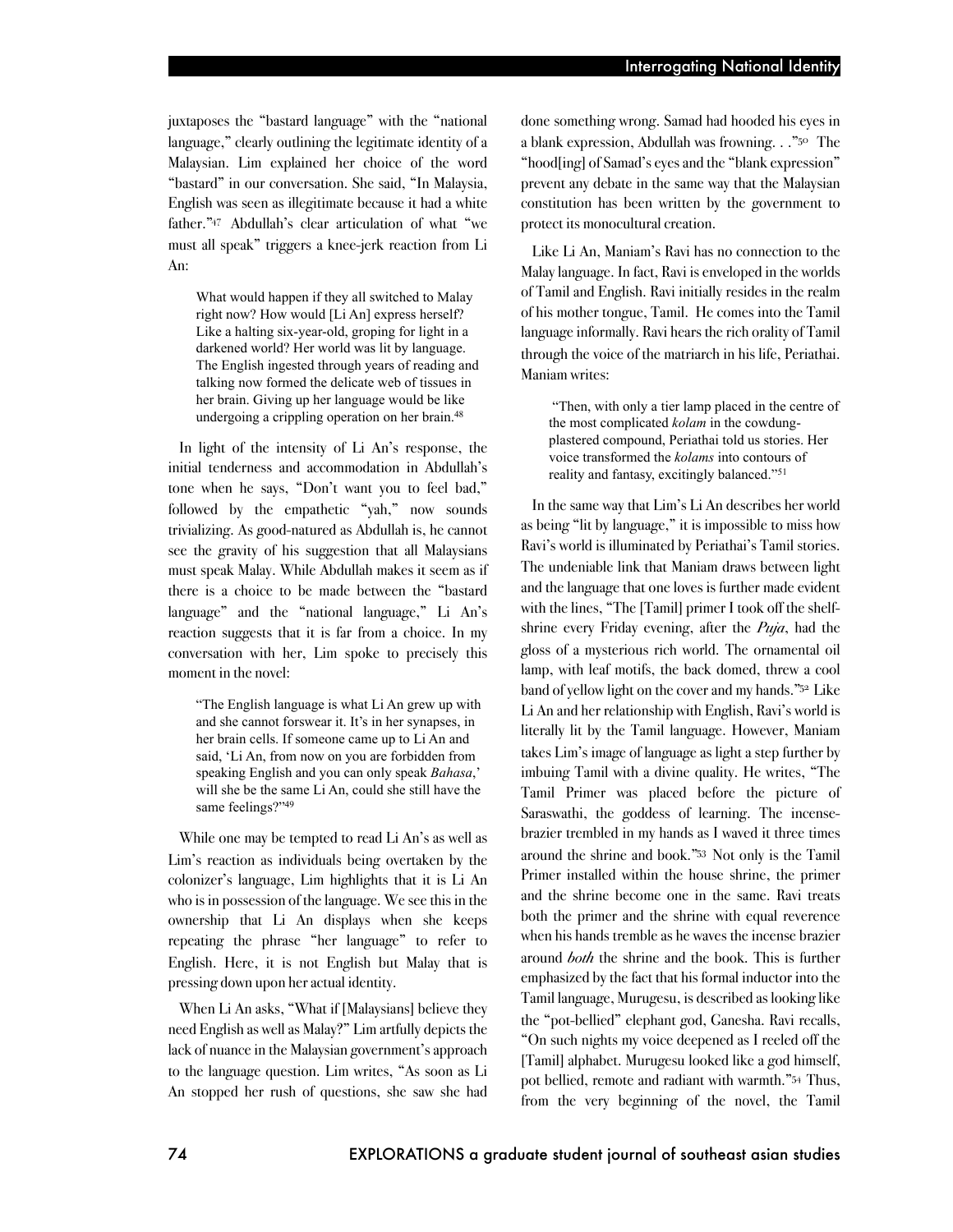language is depicted as both illuminating and divine in Ravi's world.

Maniam is careful not to create a monolingual universe. Despite its celestial quality, the Tamil language is not elevated above all other languages in the novel. Owing to his wife's insistence, Naina sends Ravi to a school where English is the medium of instruction. While Ravi is initially reluctant to leave his world of Tamil, he soon finds himself enticed by the English language and the English world that his teacher Miss Nancy creates in the classroom. He becomes absorbed with the adventures of Ernie, an English character far removed from his own Malaysian life in the Bedong community. Ravi even begins to miss English during his vacation from school. Ravi says, "I remembered my anxiety to speak English again, to revive Miss Nancy's world, during that bleak holiday period."55 Naysayers may be tempted to pounce on the word "bleak" and suggest that there is a hierarchy of languages at play here. However, this world causes any semblance of hierarchy to collapse immediately for Ravi says on that very same page; "The language we spoke in the long verandah of the houses was a defiant version of English, mingled with and sounding very Tamil."56 To Ravi's ear, English begins to sound like the Tamil language.

There is an even more distinct meshing together of languages and identity later in the novel when as an adolescent Ravi affixes "James" to Ravi and becomes "James-Ravi" to correspond with female penpals from Britain and America<sup>57</sup>. With the hyphen, Ravi injects his experience with the English language into his name and, by extension, his identity. The hyphen also unites two discourses rather than privileging one discourse over the other. In creating such a protagonist, Maniam reflects the truth of the multifaceted linguistic identities of Malaysians and rejects the nationalist culture's belief that a single language comprises national identity.

# *Conclusion*

In *Joss and Gold* and *The Return*, Lim and Maniam present the alienation and instability of Chinese and Indian communities that are systematically excised from the Malay government's construction of a national identity. While Lim engages in an open and direct attack of this construction in *Joss and Gold*, Maniam engages in a more veiled critique in *The Return*.

Lim's and Maniam's portrayal of the alienation of Chinese and Indian minorities at the hands of the Malay government unconsciously anticipates Malaysia's current state of social tumult. In late 2007, in an unprecedented show of civil disobedience, 30,000 Indians took to the streets of the capital to protest against discriminatory policies that have kept them at the bottom of the social ladder in Malaysia. Such a large number of Indians took to the streets because of the government's sudden decision to demolish thirty Hindu temples in the country. While neither Lim nor Maniam claim to speak for the ethnic minorities in Malaysia, their novels present literary spaces where the reader begins to question the three master signifiers of difference in Malaysia that act as alienating forces in the hands of the government. In writing these novels, Lim and Maniam have made room for readers to question not only rabid Malay nationalism, but to see through what Lim aptly calls in her memoirs the "vacuous political fiction" and the "public relations performance" of "[t]he 'Malaysian,' that new promise of citizenship."58 The truth behind Lim's cynicism is hard to swallow, but harder yet are her poignant words in my conversation with her, "You just want to weep for the Malaysia that could have been and is not."59

# *Bibliography*

Aljunied, Syed Muhd Khairuddin. "Films as Social History." *Department of Malay Studies*. National University of Singapore. Date accessed 02 Oct 2007. www.fas.nus.edu.sg/hist/doc/ New Insights  $160805/2$ ASyed%20Muhd% 20Khairuddin.doc.

Dept. of Statistics. *Population and Housing Census of Malaysia 2007* Kuala Lumpur: Department of Statistics Malaysia, 2007.

Gabriel, Sharmani Patricia. "Nation and Contestation in Malaysia: Diaspora and Myths of Belonging in the Narratives of K.S. Maniam." *Journal of Southeast Asian Studies 36.2* (2005): 235-248.

Gill, Saran Kaur. "Medium-of-Instruction Policy in Higher Education in Malaysia: Nationalism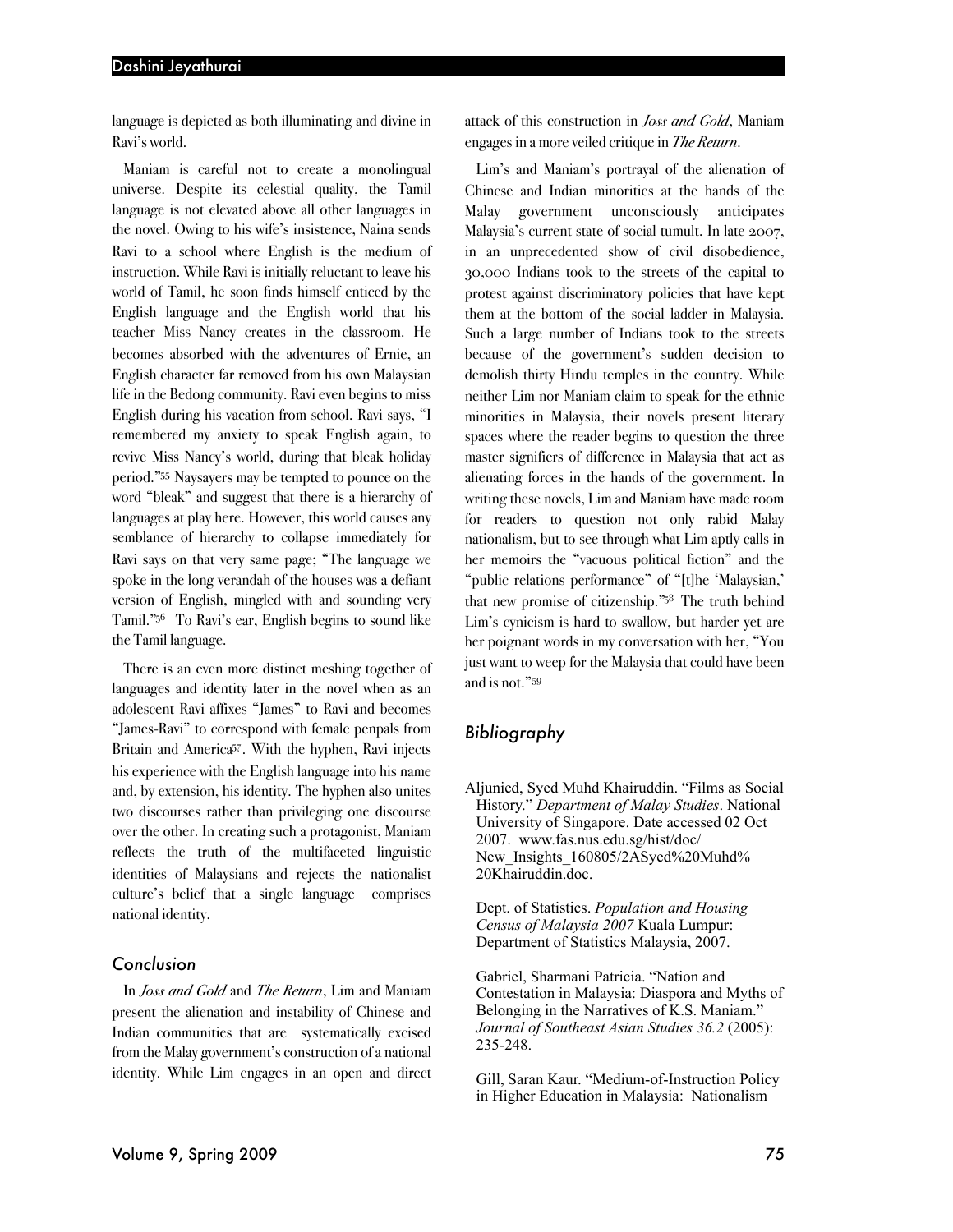Versus Internationalization." In *Medium of Instruction Policies: Which Agenda? Whose Agenda?* Eds. James Tollefson & Amy Tsui. London: Lawrence Erlbaum Associates, 2004.

Kuppusamy, Baradan. "Malaysian Minority Indians Drift." *Asia Times Online.* 19 October 2005. Date accessed 1 March 2008. http:// www.atimes.com/atimes/Southeast\_Asia/ GJ19Ae02.html

Lim, David. *The Infinite Longing for Home: Desire and the Nation in Selected Writings of Ben Okri and K.S. Maniam.* Amsterdam: Rodopi, 2005.

Lim, Shirley Geok-lin. *Writing S.E/Asia in English: Against the grain, focus on Asian English-language literature.* London: Skoob Books, 1994.

---. *Among The White Moon Faces.* New York: The Feminist Press, 1996.

---. *Joss and Gold.* New York: Feminist Press, 2001.

---. Telephone interview. 06 Oct 2007.

Maniam, KS. *The Return.* Kuala Lumpur: Heinemann Asia, 1981.

---. "The Malaysian Novelist: Detachment or Spiritual Trancendence." *A Sense of Exile: Literature of the Asia-Pacific Region.* Ed. Bruce Bennett. Nedlands: University of Western Australia, 1988.

---."The New Diaspora." *Internationalizing Communities Conference.* University of Southern Queensland, Australia. 27 Nov 1996.

Perumal, Elan. "MB tells why temples have to go." *The Star Online.* 27 Oct 2007. Date accessed 22 February 2008. http:// www.usj.com.my/forum/Forum1/HTML/ 001089.html

Saw, Swee Hock. *The Population of Malaysia: Institute of Southeast Asian Studies*, 2007.

Tang, Soo Ping. "Ralph Ellison and K.S. Maniam: Ethnicity in America and Malaysia, Two Kinds of Invisibility." *MELUS (Study of the Multi-ethnic Literature of the United States 18(1993)*: 81-97.

Tay, Eddie. "Hegemony, National Allegory, Exile: The Poetry of Shirley Lim." *Textual Practice 19.3* (2005): 289-308.

Tham, Seong Chee. *Essays on Literature and Society in Southeast Asia: Political & Sociological Perspectives.* Singapore: Singapore University Press, 1981.

Wicks, Peter. "Parameters of Malaysian identity in the novels of Lloyd Fernando and K S Maniam." *Asian Profile 30.1* (2002): 27-36.

Wilson, Bernard. "Memory, myth, exile: the desire for Malaysian belonging in K.S. Maniam's *The Return*, 'Haunting the Tiger' and *In A Far Country*." *Textual Practice 17.2* (2003): 391-412.

Wong, Chun Wai and Audrey Edwards. "Back to Bahasa Malaysia." *The Star* 04 June 2007. Date accessed 10 Oct 2007. http://thestar.com.my/ news/story.asp?file=/2007/6/4/nation/ 17923478&sec=nation